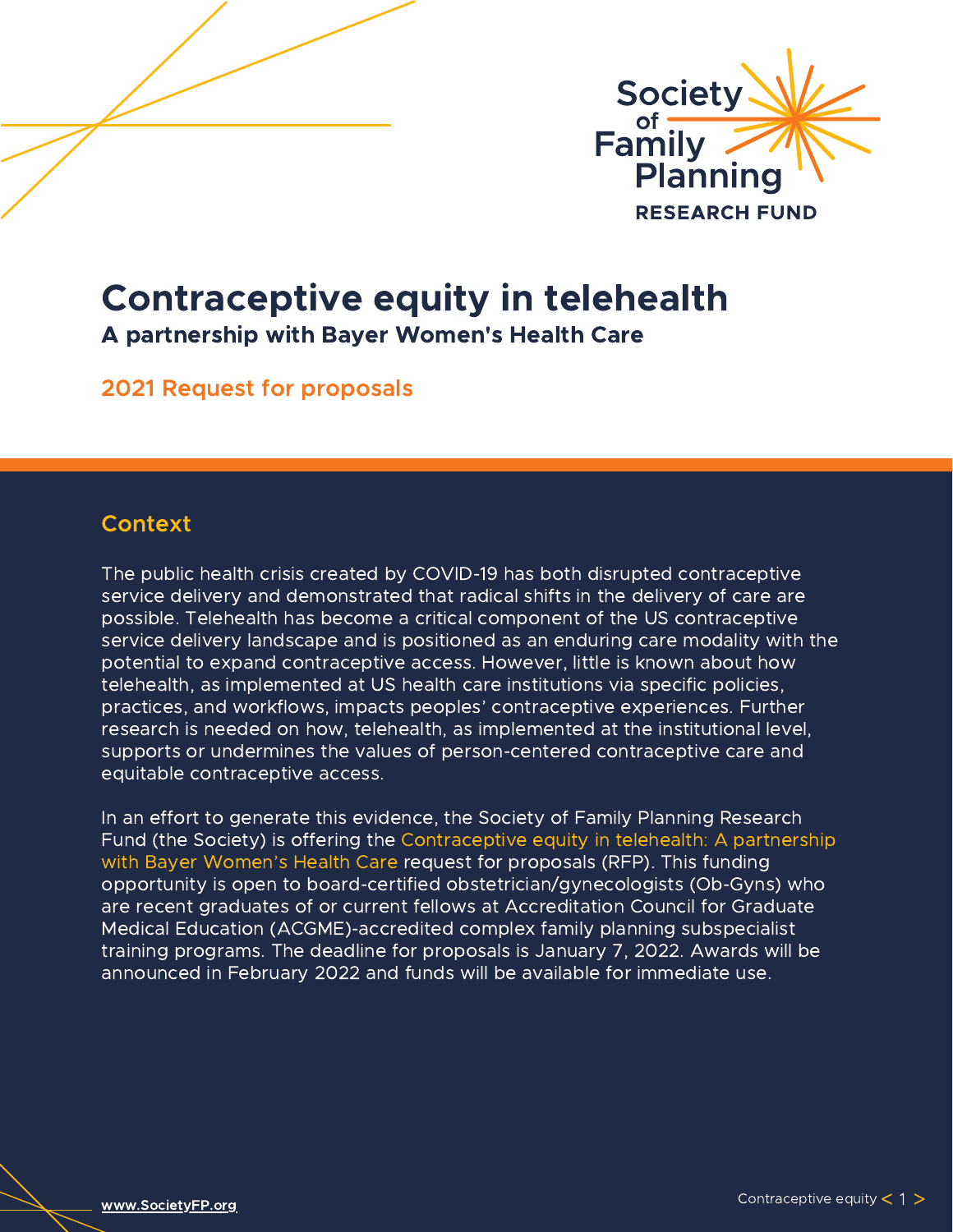# Research focus

The Society invites proposals focused on how, if at all, telehealth, as implemented at the institutional level, is positioned to support person-centered care and equitable access to contraception.

We invite proposals that generate new evidence related to the following questions:

- How does the implementation of telehealth at the institutional level impact contraceptive access?
- What institutional-level barriers do people experience accessing contraceptive care via telehealth?
- What institutional-level facilitators support people in accessing contraceptive care via telehealth?
- What institutional factors are associated with the provision of [person-centered](https://pcccmeasure.ucsf.edu/) contraceptive care via telehealth?
- What institutional factors are associated with the provision of equitable contraceptive care via telehealth?

Central to this funding opportunity is the understanding that not all people have equitable access to contraception. People's social locations (eg, race, ethnicity, religion, social class, gender, age, health, geography) are powerful determinants of contraceptive access. As such, proposals must clearly articulate how equity is conceptualized within the context of the proposed research and specifically define and justify the population the research is focused on.

Proposed research must be positioned to produce empirical evidence with a clear, concrete, and strategic path to changes in clinical practice, institutional policy, or health services delivery. Teams should be attentive to the Society's diversity, equity, and inclusion vision statement and should seek to uphold [equity-informed](https://static1.squarespace.com/static/5d35f1b39760f8000111473a/t/611a9e1af40d6a4b1d9ed254/1629134362789/Equity-Informed+Principles+for+Contraceptive+Access+Research.pdf) principles for contraceptive access research throughout the research process.

# Funds and duration

The Society invites proposals for research studies with budgets up to \$25,000 that can be completed within 18 months of award. We anticipate supporting five research projects via this funding opportunity. In addition to research funding, grantees will have access to funds to support the communication of research findings to target audiences, available upon request during the grant period.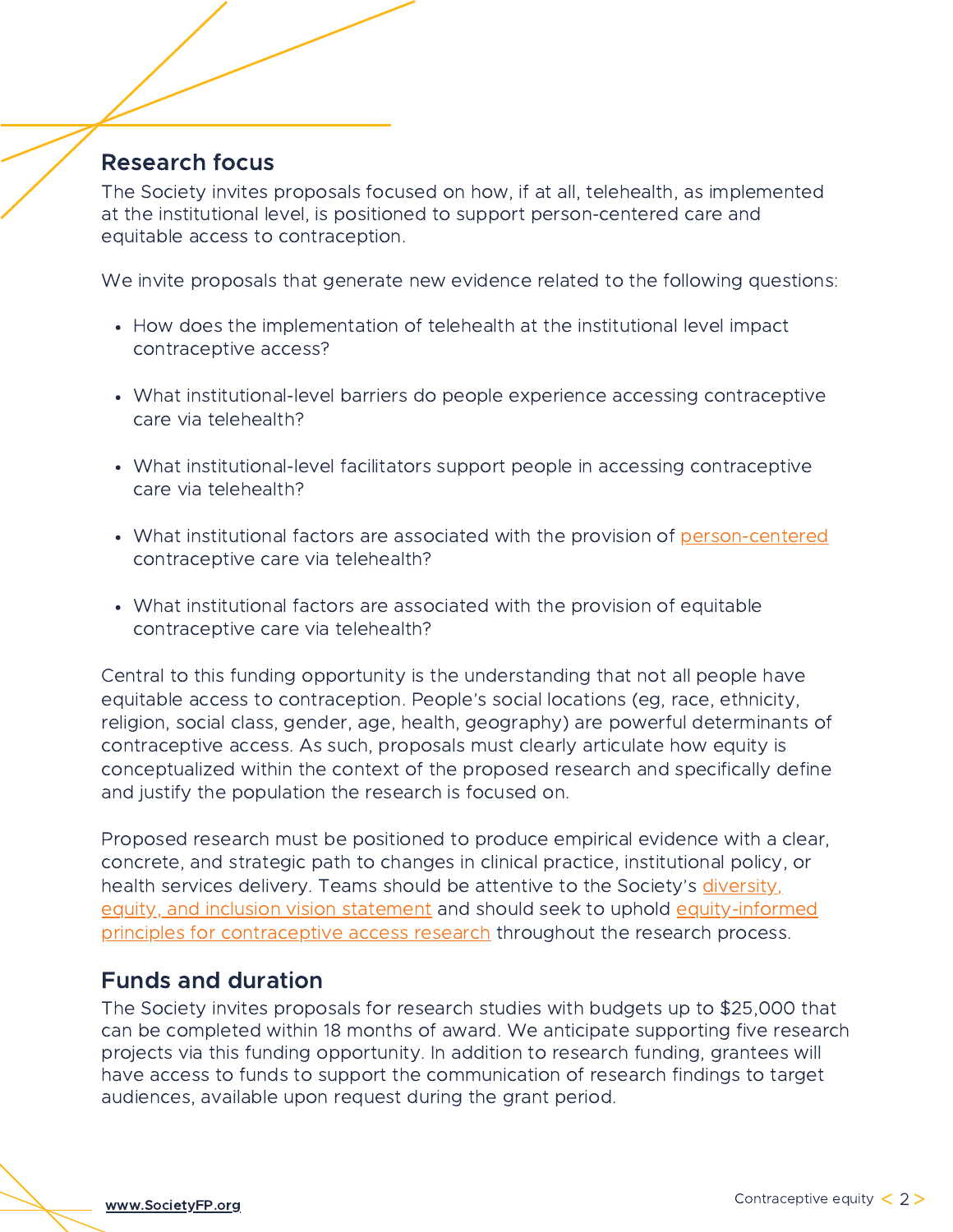# Awards will be announced in February 2022 and funds will be available for immediate use. Application submission opens on November 3, 2021 and closes January 7, 2022.

# **Eligibility**

Grants will be made to organizations on behalf of a named principal investigator (PI). Grants are limited, without exception, to tax-exempt organizations.

PIs must be Ob-Gyns who are 1) graduates of complex family planning subspecialist training programs who have completed training in the last three years (those completing Fellowship in 2019, 2020, or 2021) or 2) current fellows at ACGMEaccredited complex family planning sites. Applicants do not need to be members of the Society of Family Planning.

Funding is limited to projects focused on US institutions and populations.

### Review process

All proposals will undergo peer review using [specific](https://societyfp.org/wp-content/uploads/2021/10/Bayer-review-guide.pdf) criteria. The goal of peer review is to make recommendations for enhancing the research proposal and to identify the projects with the greatest potential impact. The funder of this RFP may also be involved in the selection of grants; this helps ensure that the research funded through the Society is one of many strategic components working together to strengthen the family planning sector. All proposals will be reviewed according to the following criteria:

#### Methods (45%)

The Society seeks to fund methodologically sound and rigorous projects with specifically defined study populations that are aligned with the research question(s).

#### Impact (25%)

The Society seeks to fund projects that are positioned to generate empirical evidence with a clear and strategic path to changes in clinical practice, institutional policy, or health services delivery.

#### Equity (10%)

The Society seeks to fund projects that are informed by the equity [principles](https://static1.squarespace.com/static/5d35f1b39760f8000111473a/t/611a9e1af40d6a4b1d9ed254/1629134362789/Equity-Informed+Principles+for+Contraceptive+Access+Research.pdf) developed by the Coalition to Expand [Contraceptive](https://www.contraceptionaccess.org/) Access.

#### Team (10%)

The Society seeks to fund projects where the team composition is an asset to the project, including teams that bring together individuals with diverse skill sets, backgrounds, and perspectives. The Society also prioritizes study teams that leverage the expertise and skills of Black and Indigenous researchers and researchers of color.

#### Budget (5%)

The Society seeks to fund projects with budgets that are fully justified and appropriate in relation to the proposed project.

#### Timeline (5%)

The Society seeks to fund projects that are feasible to complete within 18 months of receiving the award.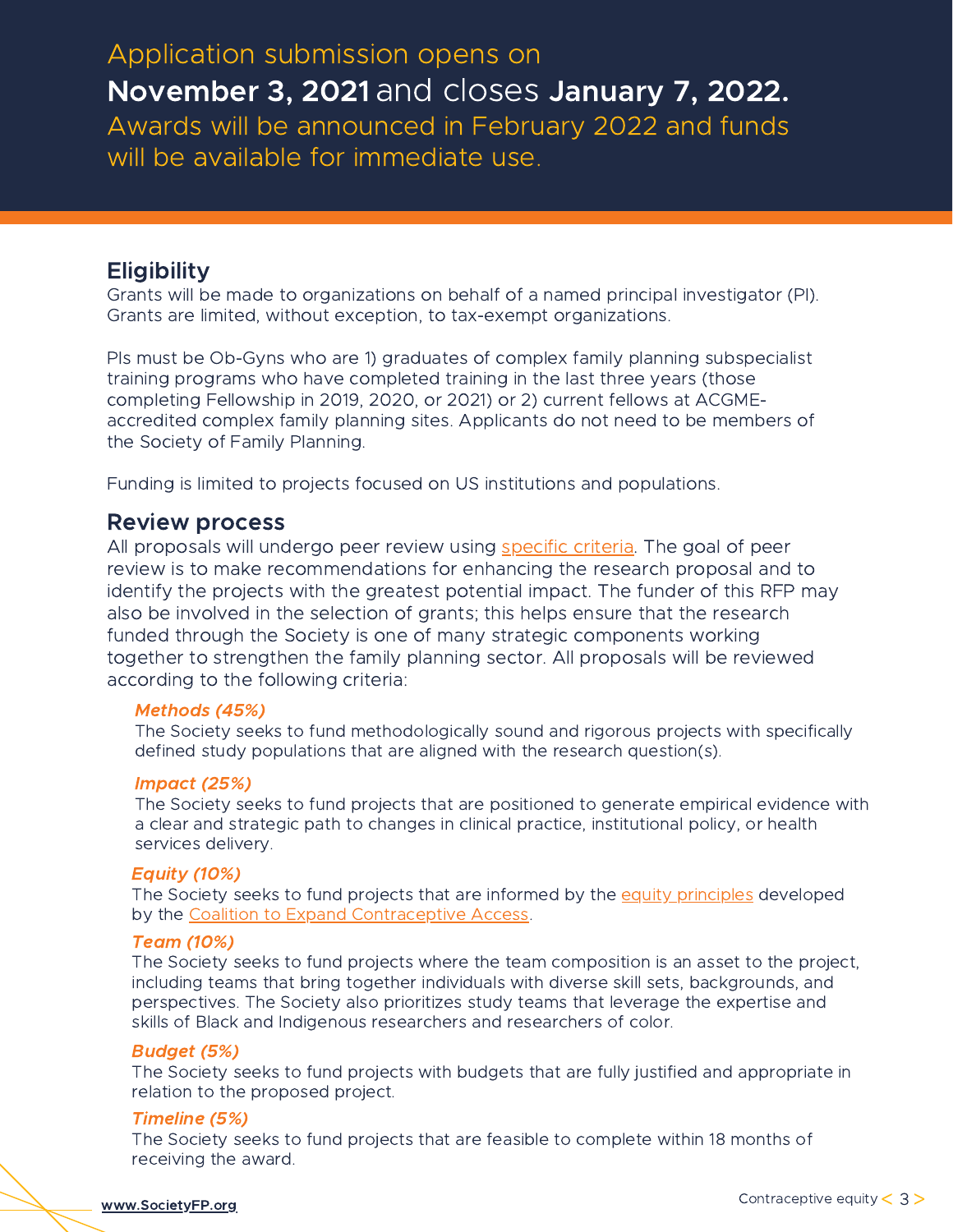# Proposal instructions

#### 1. Online application form:

Includes contact and demographic information for the PI, as well as contact information for the institution and parties responsible for accounts payable and grants management if the project is funded. Also includes the submission of a PI photo to be used in award announcements, promotions, and publications. Photographs will not be shared with application reviewers or used in any part of the decision-making process.

#### 2. Summary (250 words):

Provide a brief summary of the proposed project. This information may be used in our newsletter, website, and other educational and promotional purposes should the application be funded.

#### 3. Study team:

List key team members, including contact and demographic information.

#### 4. Proposal narrative (7 to 9 pages):

All proposals should include:

- a. Background: Describe the issue and justify how the proposed research project will generate data that will produce empirical evidence with a clear, concrete, and strategic path to changes in clinical practice, institutional policy, or health services delivery now and in the future.
- b. Research question(s): Include the question(s) that will be answered through the proposed project. Describe how you are conceptualizing equity in your project and to which aspects of the contraceptive experience you are applying that framework.
- c. Methods: Describe the research methods that will be used to answer the research question(s) at hand and the study population. The study population must align with the research question(s) and be specifically defined and justified. Sample size should be based on power calculations or other appropriate methods as determined by the study approach; sample size should account for subgroup analyses as appropriate.
- d. Timeline: Describe the timeline for conducting research activities. Data collection and analysis must be feasible to complete within 18 months of receiving the award.
- e. Use of research results: Narrate the target audience(s) with whom you plan to share your research findings, the actions you would like them to take in response to your findings, and the desired outcomes.
- f. Next phase of research: Concisely forecast what results of the proposed study would necessitate additional research investment and what results would suggest further research is not needed. For a scenario where additional investment is needed, briefly describe what that investment might look like in terms of study design and potential significance.
- g. Equity principles: Describe your plans for upholding [equity-informed](https://static1.squarespace.com/static/5d35f1b39760f8000111473a/t/611a9e1af40d6a4b1d9ed254/1629134362789/Equity-Informed+Principles+for+Contraceptive+Access+Research.pdf) principles throughout the research project.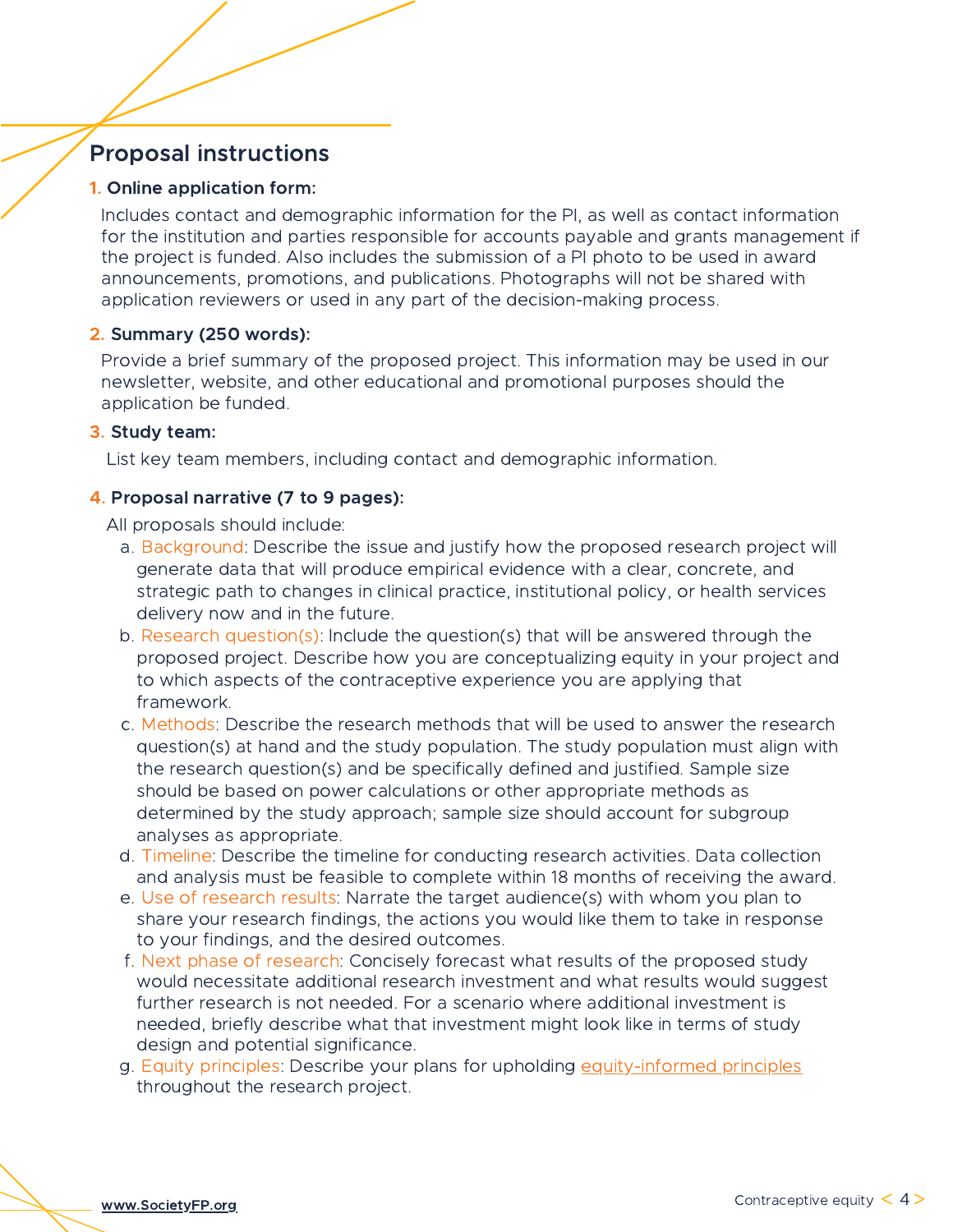# Proposal instructions, continued

- Team composition: Team composition must be an asset to the project, including teams h. that bring together individuals with diverse skill sets, backgrounds, and perspectives relevant to the proposed project. Elaborate on the expertise and skills of the individuals composing your study team. Describe the positionality (eg, the social and political context that creates your identity in terms of race, class, gender, sexuality, and ability status) of the team and its effect on the proposed project's design, feasibility, and impact. Given the size of awards, the Society expects small teams and welcomes the naming of informal collaborators as well as those included in the study budget. Note that the Society prioritizes study teams that leverage the expertise and skills of Black and Indigenous researchers and researchers of color.
- References: Works cited should be listed as an appendix to the proposal; reference i. page is not included in the 7 to 9 pages of the proposal narrative.

#### 5. Budget and budget narrative:

Studies should be \$25,000 or less. The budget narrative must provide sufficient detail to assess feasibility and suitability in the peer review process and must justify the relevance of requested resources to the project's success. Combining additional secured funds with requested funds for the proposed project is permissible, but additional funds must be named clearly in the budget, if applicable. Direct project costs include personnel, research expenses (eg, equipment, supplies, travel, materials), activities related to the use of research results, and other related costs. Indirect costs are permitted at no more than 20% of total direct costs. For subcontracts and sub-awards, the budget itself may include the 20% indirect cost charges, but the subcontract total may not be included in the main budget when calculating the overall indirect cost charges. Budget documents should be included as an appendix and are not included in the 7 to 9 pages of the proposal narrative.

#### 6. Study team:

NIH-style biosketches are encouraged for all established scientists. Professional resumes are encouraged for those whose careers have not focused on research. Team members can submit the format that works best for the individuals on the team; however, each submitted biosketch or resume should not exceed 10 pages in length. These documents must be included as an appendix and are not included in the 7 to 9 pages of the proposal narrative.

#### 7. Tax exempt status:

Proof of the agency/institution's tax-exempt status determination letter must be included as an appendix and is not included in the 7 to 9 pages of the proposal narrative. Documentation should also be included for subcontracts with tax-exempt organizations that exceed 20% of the budget. These documents must be included as an appendix and are not included in the 7 to 9 pages of the proposal narrative.